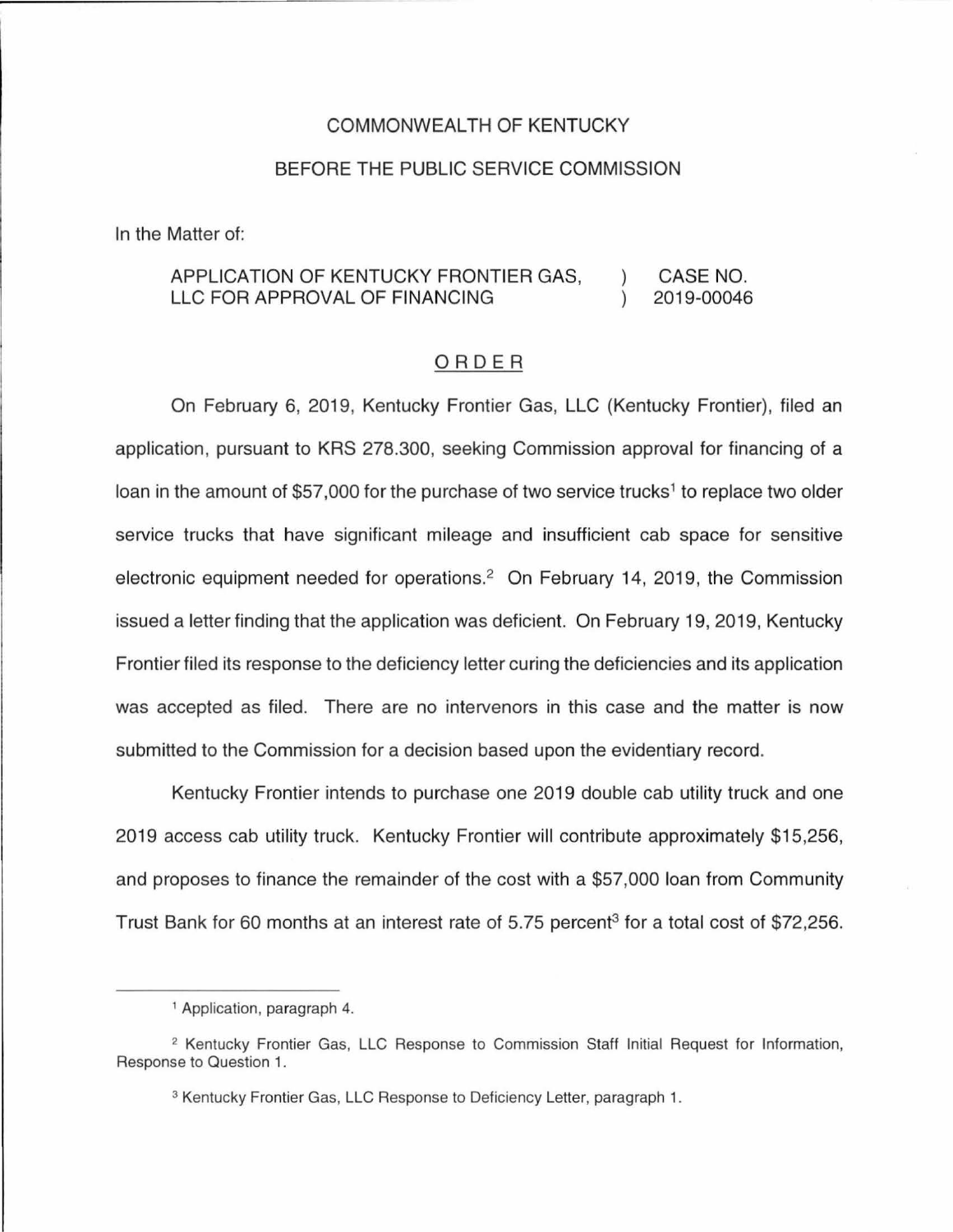Kentucky Frontier also has the option to finance the truck purchases through Toyota Financial Services, $4$  which was offering interest rates of zero percent on the double cab truck and 3.90 percent on the access cab truck for 60 months. These offers are subject to change and expire.<sup>5</sup> Kentucky Frontier has stated it intends to secure the lowest cost financing available at the time of purchase.<sup>6</sup>

The Commission has reviewed the proposed financing and finds Kentucky Frontier's proposal to be reasonable. The Commission, after consideration of the evidence of record and being sufficiently advised, finds that:

1. The proposed loan from Community Trust Bank or Toyota Financial Services is for lawful objects within the corporate purposes of Kentucky Frontier, is necessary and appropriate for and consistent with the proper performance by the utility of its service to the public, will not impair its ability to perform that service, is reasonable, necessary, and appropriate for such purposes, and should be approved.

2. Kentucky Frontier should execute its note as security for the proposed loan in the manner described in its application.

3. Within ten days of the execution of the new loan, Kentucky Frontier should file with the Commission one copy in paper medium and an electronic version of the loan documents.

4. The proceeds from the proposed loan should be used only for the lawful purposes set out in Kentucky Frontier's application.

<sup>4</sup> Kentucky Frontier Gas, LLC Response to Commission Staff Initial Request for Information, Response to Question 2.

 $5$   $Id.$ 

<sup>&</sup>lt;sup>6</sup> Application, paragraph 4.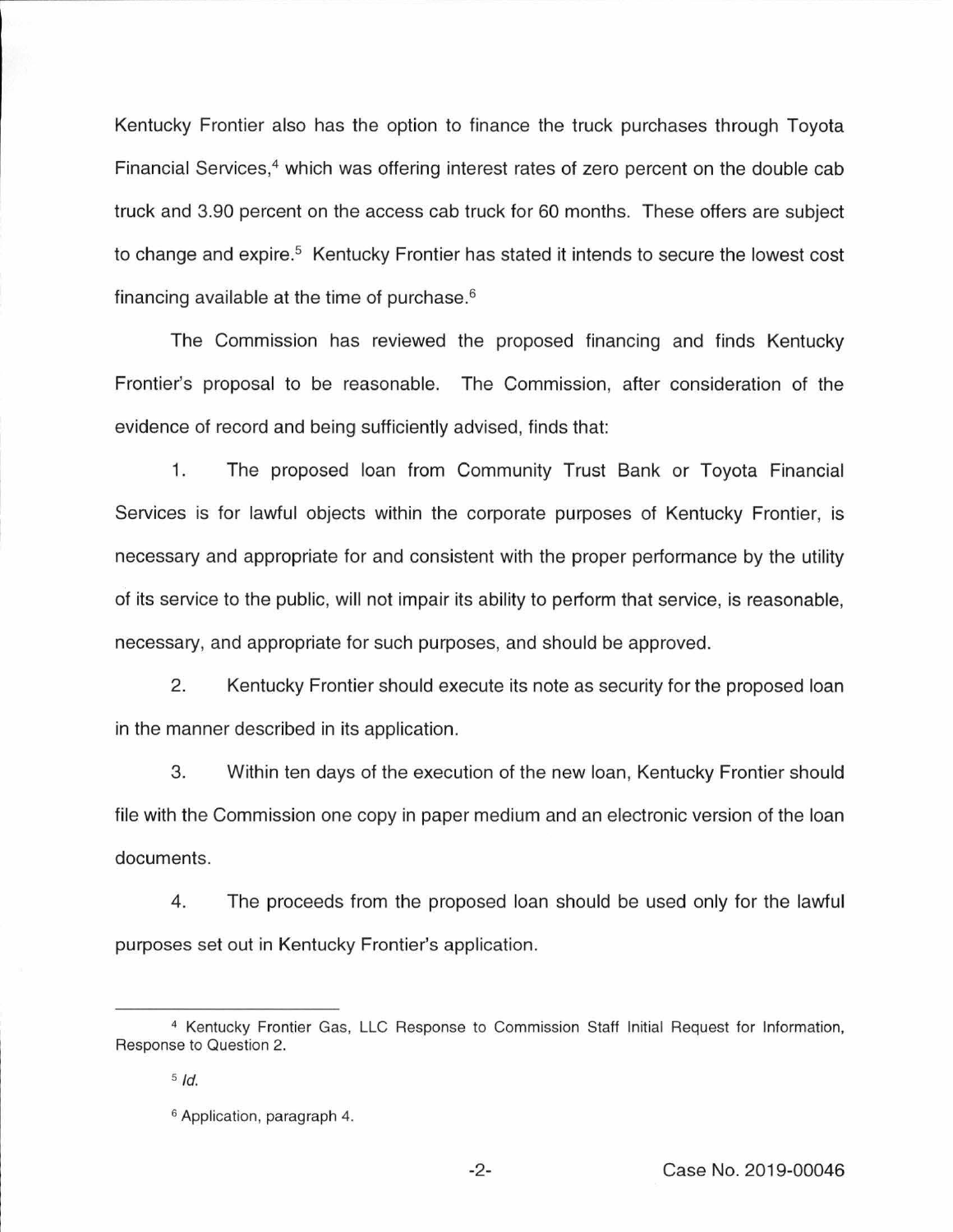5. The terms and conditions of the loan should be consistent with the terms as described in Frontier's application.

IT IS THEREFORE ORDERED that:

1. Kentucky Frontier is authorized to borrow \$57,000 from either Community Trust Bank or Toyota Financial Services, whichever has the lowest cost financing at the time of the purchase. The loan maturity date and interest rate shall be in accordance with the terms as described in Frontier's application.

2. Kentucky Frontier shall execute the loan documents as authorized herein.

3. Kentucky Frontier shall comply with all matters set out in finding paragraphs 3 through 5 as if they were individually so ordered.

4. Any documents filed in the future pursuant to finding paragraph 3 shall reference this case number and shall be retained in the post-case correspondence file.

5. Nothing contained herein shall be deemed a warranty or finding of value of securities or financing authorized herein on the part of the Commonwealth of Kentucky or any agency thereof.

6. This case is hereby closed and will be removed from the Commission's docket.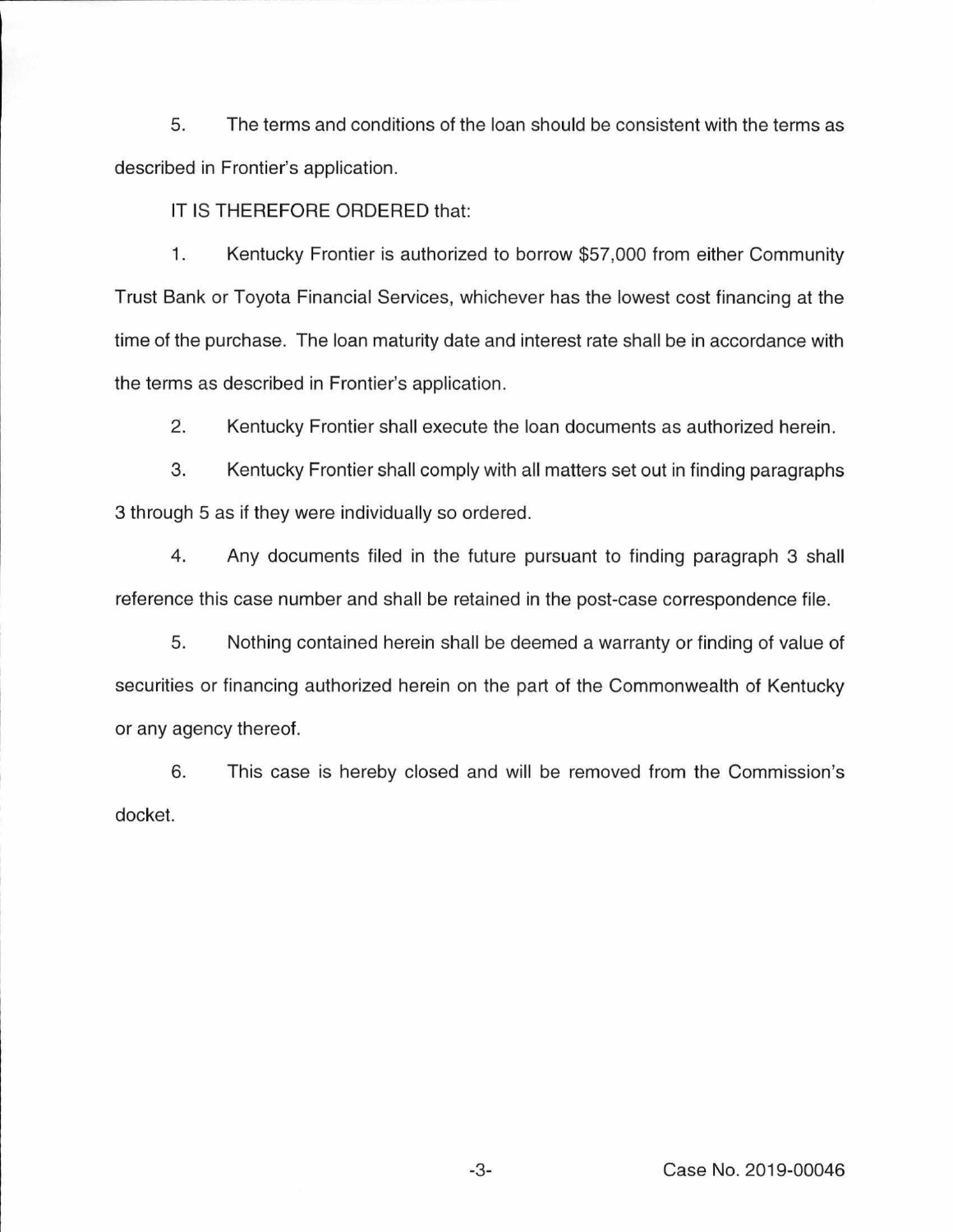By the Commission

 $\sim$ 



ATTEST:

Que R. Pinso

Executive Director

Case No. 2019-00046